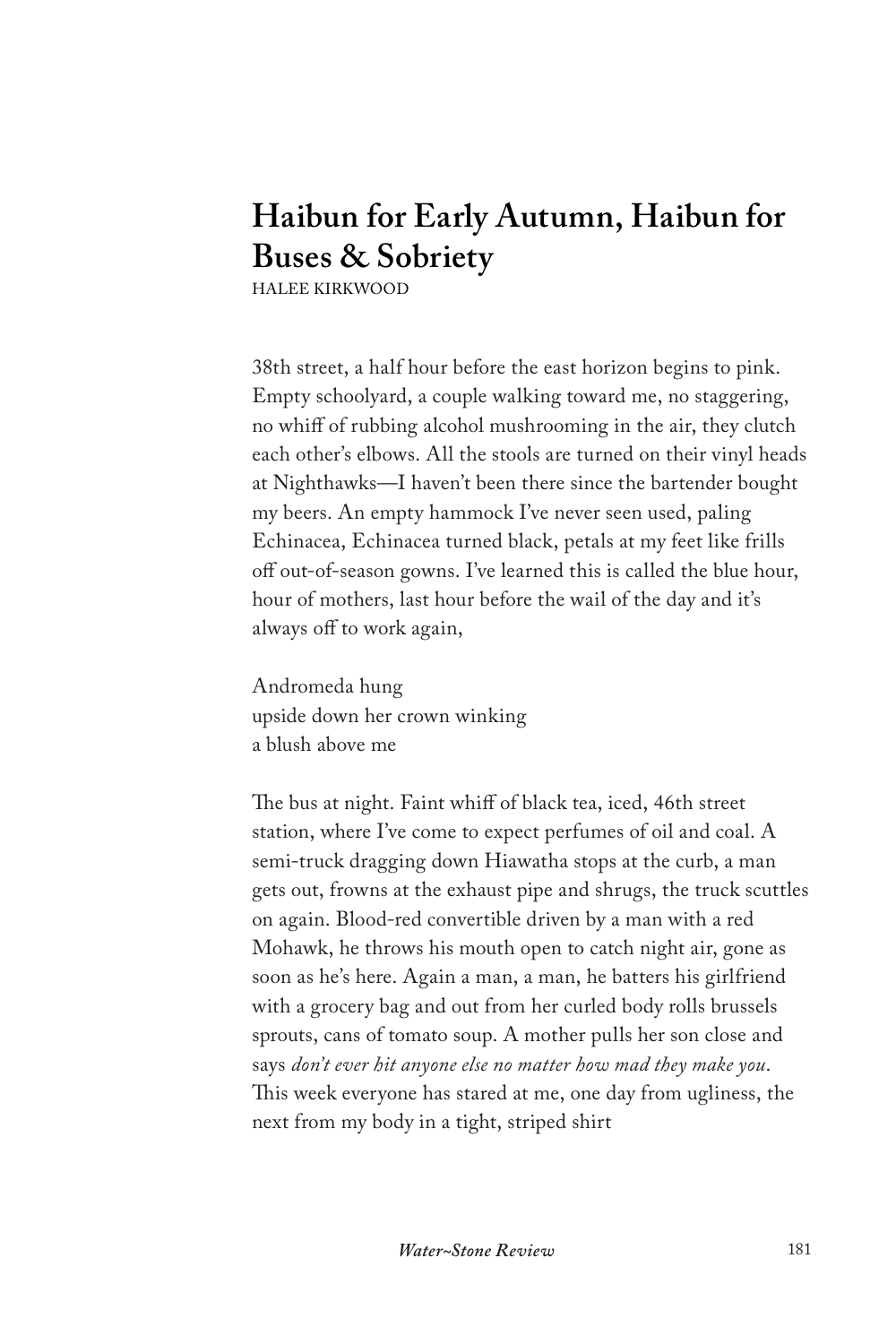still, I am the knight of wands, riding down sleet black tracks my flames in hand

What I've been leaving at your apartment—tangled earphones, ruined socks, my pink apple, the blue ceramic cat I bought one morning instead of wine. Last night we fawned over glass snuff bottles, jade and malachite, turquoise, glass and coral. Early autumn sun turning my legs to matchsticks in black jeans. I think I could catch on fire. Waiting to hear more of your hero's abuse of speed, starving away my blue desires, un-remembering another you who drew me baths and read me Rilke in German and spoon-fed me coke. I wait a half hour each night for the bus outside a bar, with its tater tots and amber beers,

little glass worlds I'd lick from the inside, sharp dew pearled on these red tongues

I can't deny anything free—candied bacon, tartlets, cheese, three glasses of wine, cocktail attire required, matches, pitless olives toothpick massacred, a white tablecloth, scattering little golden stars. Click of heeled boots with somewhere better to be. A catwalk, mysterious elevated doors, technology to make us all look so good, the balcony and potted ficus, where would you rather sit for tonight's program, wing-backed lounge chairs holding no one, my bank account scooped clean like a precious avocado, no one needs to know, what do I even have to offer,